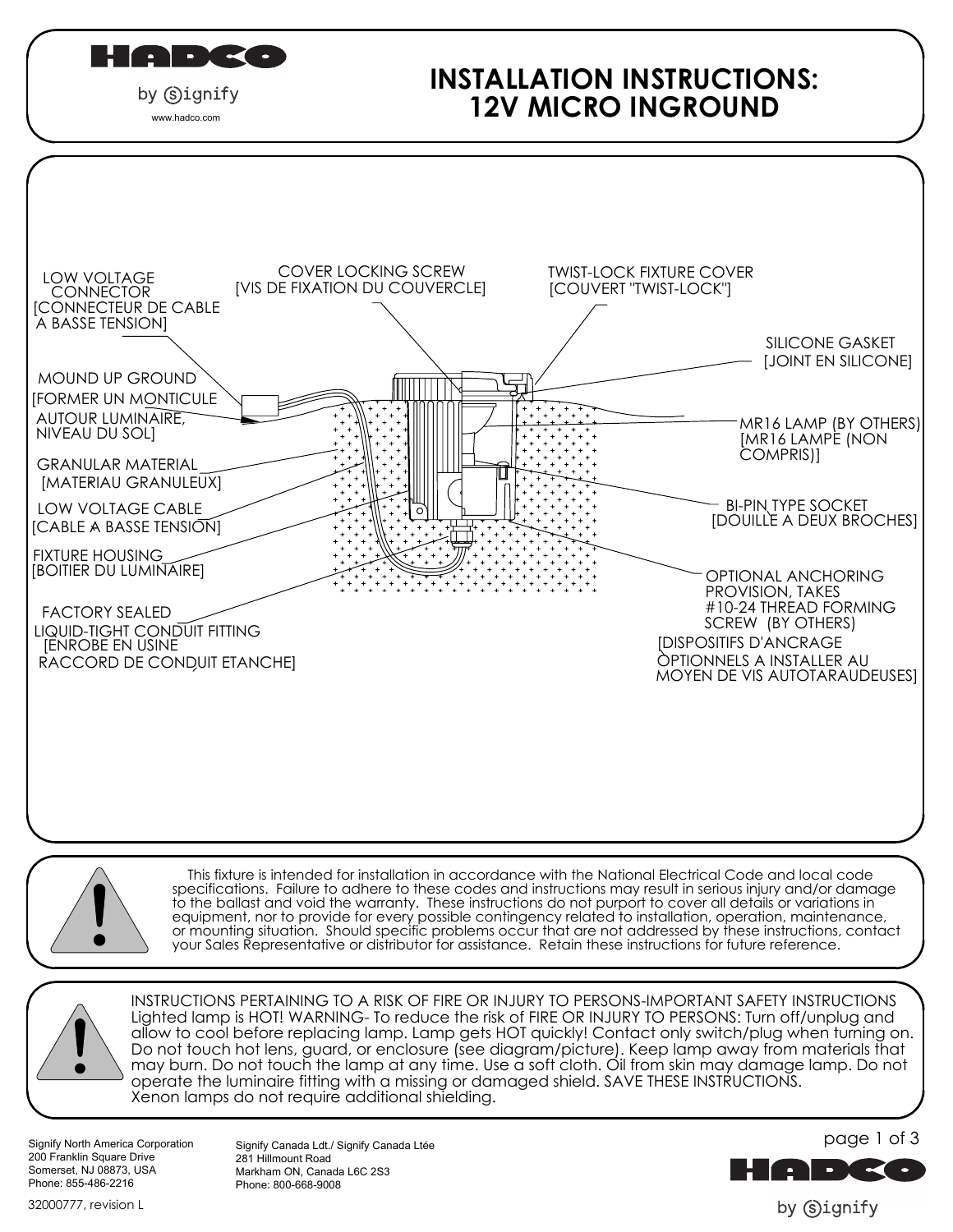## CAUTION!

- 1. To prevent electrical shock, always turn power OFF before installing or servicing this fixture.
- 2. DO NOT hold fixture by, or pull, the low voltage cable. If wire is pulled, it may break the liquid tight seal and void warranty.
- 3. DO NOT loosen or remove the liquid tight connector. This will damage the factory set seal and result in possible leakage.
- 4. Do not exceed max wattage listed on label inside fixture.
- 5. Fixtures must not be installed in insulating materials such as vermiculite, bark, etc. for the full depth of the fixture, as they may cause the fixture to overheat and void the warranty.
- 6. When backfilling, housing flange should be just above ground level as shown in the illustration. Fixture housing should be surrounded by a 3" min. layer of sand or gravel to insure proper drainage. It is recommended that fixtures not be placed in low locations where water could accumulate and stand for long periods of time. Hilling up earth around fixture will promote good water run-off and prevent debris accumulation.
- 7. For concrete pour installation, fixture must be installed with a 4" min. bed of gravel below, and must use the CP5 accesory kit.
- 8. In areas with high water tables, the fixture may be anchored to prevent fixture buoyancy.
- 9. Regularly check lens and keep it cleared of debris (mulch, leaves, etc.) as this could cause a fire.

### SERVICING INSTRUCTIONS

- 1. Excavate soil for fixture placement. Contour the hole to the shape of the fixture, allowing for 3" min. around and under the fixture for placement of granular material.
- 2. Lamp Installation/Replacement
- a) Loosen cover locking screw. Remove cover by turning it counterclockwise. Remove lens and o-ring.
- b) Install specified lamp. Use a standard 12V MR16 bi-pin lamp.
- c) To remove a lamp, pull on the lamp reflector. Do not pull on the small bulb within the reflector.
- d) When installing a new lamp, do not touch the halogen bulb within the reflector. Natural oils from skin may cause shortened lamp life.
- e) The o-ring seating surfaces must be clean before attempting to replace the lens, etc. Be certain that the o-ring is is clean and in good condition. Re-install o-ring.
- f) Re-install lens and fixture cover. Look through (3) slots in top of cover, hand tighten cover by turning clockwise until the (3) tabs on the cover touch the stops on the housing.
- g) Tighten the cover locking screw in place.
- 3. Make certain there is no water or moisture inside the fixture prior to re-assembly.
- 4. The lens will require periodic cleaning. Wipe off the outside of the lens with a soft cloth. DO NOT use abrasive cleaner. This may damage the lens.